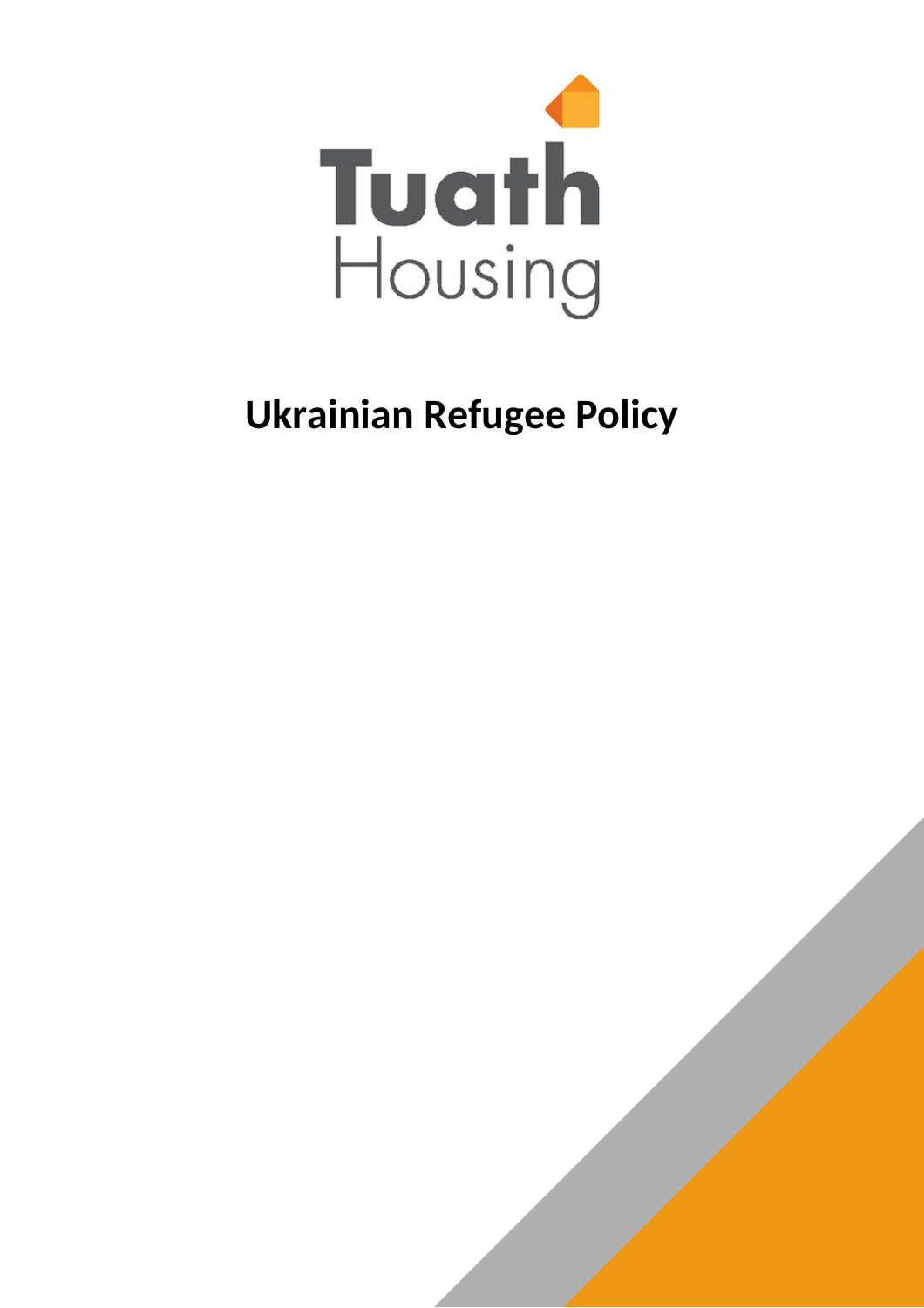

**Policy:** Provision of Accommodation for Ukrainian Refugees

| <b>Compliant with Regulatory Framework:</b>      | Yes |
|--------------------------------------------------|-----|
| <b>Compliant with Business Plan Objectives:</b>  | Yes |
| <b>Compliant with Corporate Plan Objectives:</b> | Yes |

| <b>Date for Approval:</b> |  |
|---------------------------|--|
| <b>Date for Review:</b>   |  |

| <b>Responsible Officer for Policy:</b> | <b>Head of Housing Services</b> |
|----------------------------------------|---------------------------------|
|                                        |                                 |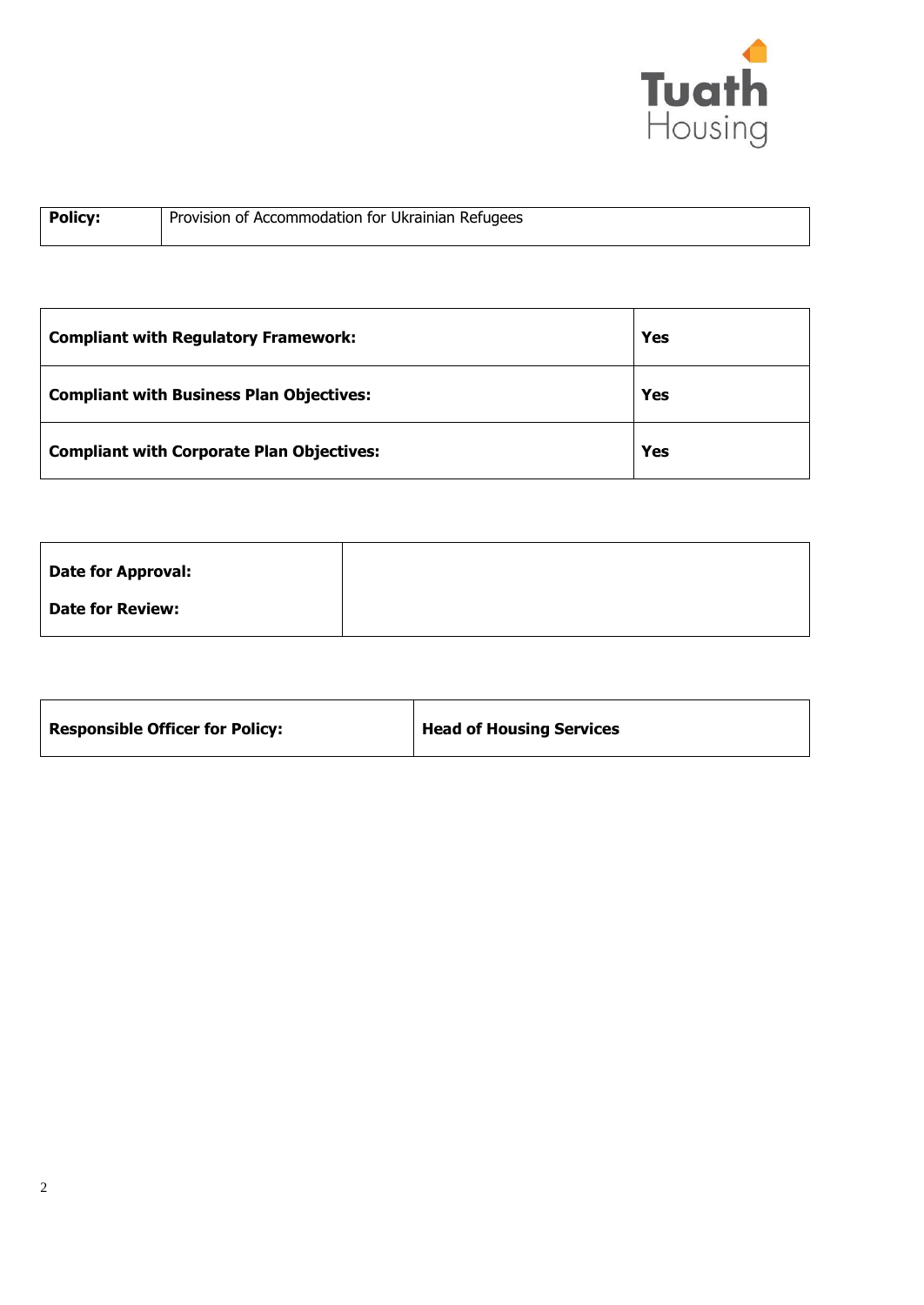|                       | <b>Document Control Summary</b>                      |
|-----------------------|------------------------------------------------------|
| <b>Title</b>          | Provision of Accommodation for Ukrainian Refugees V3 |
| <b>Date Created</b>   | 09th May 2022                                        |
| <b>Version</b>        | 1.0                                                  |
| <b>Approved by</b>    | SMT/Director/Board:                                  |
|                       | Date:                                                |
|                       |                                                      |
| <b>Staff affected</b> | <b>Housing Staff</b>                                 |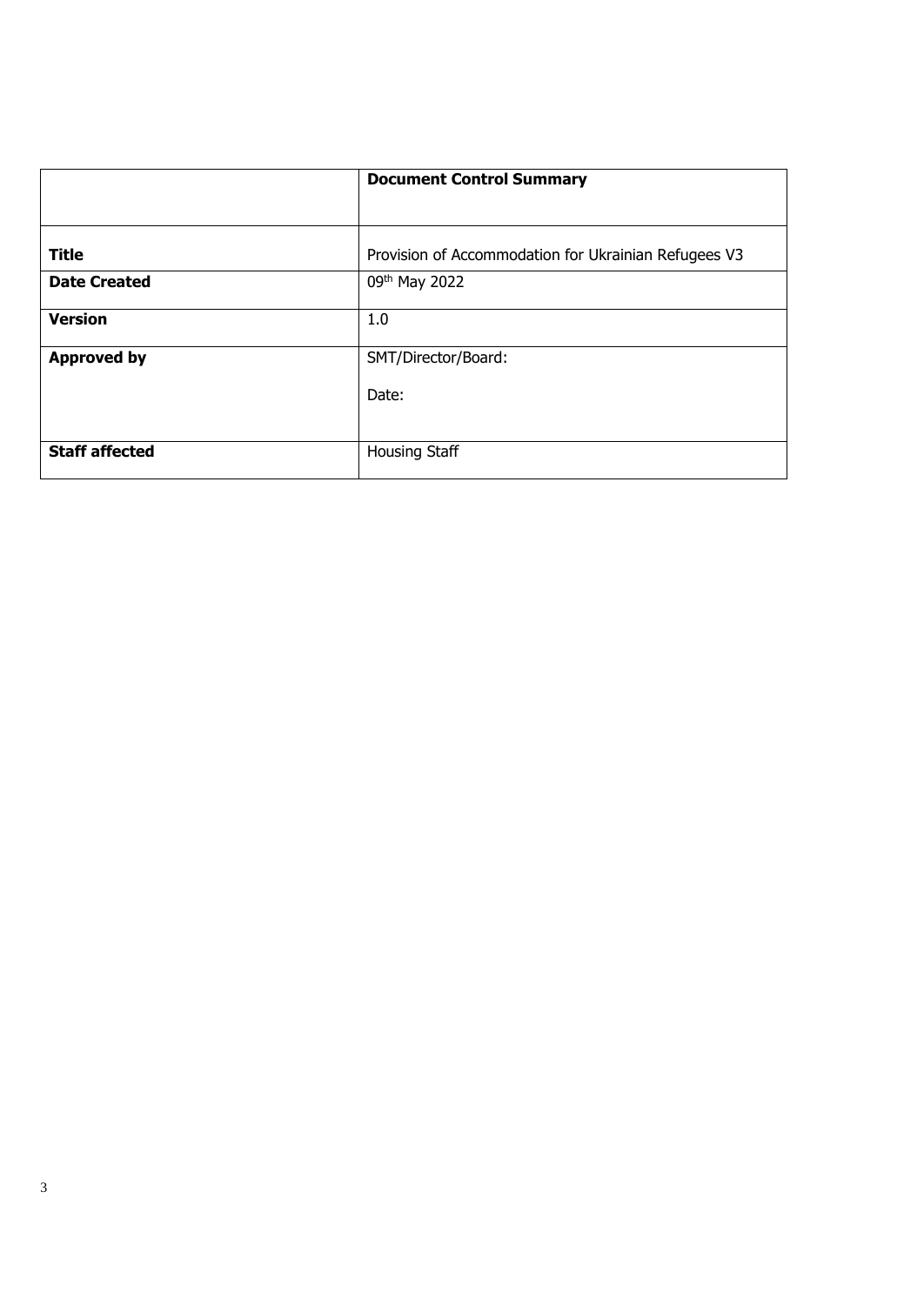| <b>Contents</b> |                         | Page |
|-----------------|-------------------------|------|
|                 | Introduction            | 5    |
|                 | <b>Policy Statement</b> | 5    |
| 4               | Procedure               | 5    |
| Appendices      | Appendix 1              |      |
|                 |                         |      |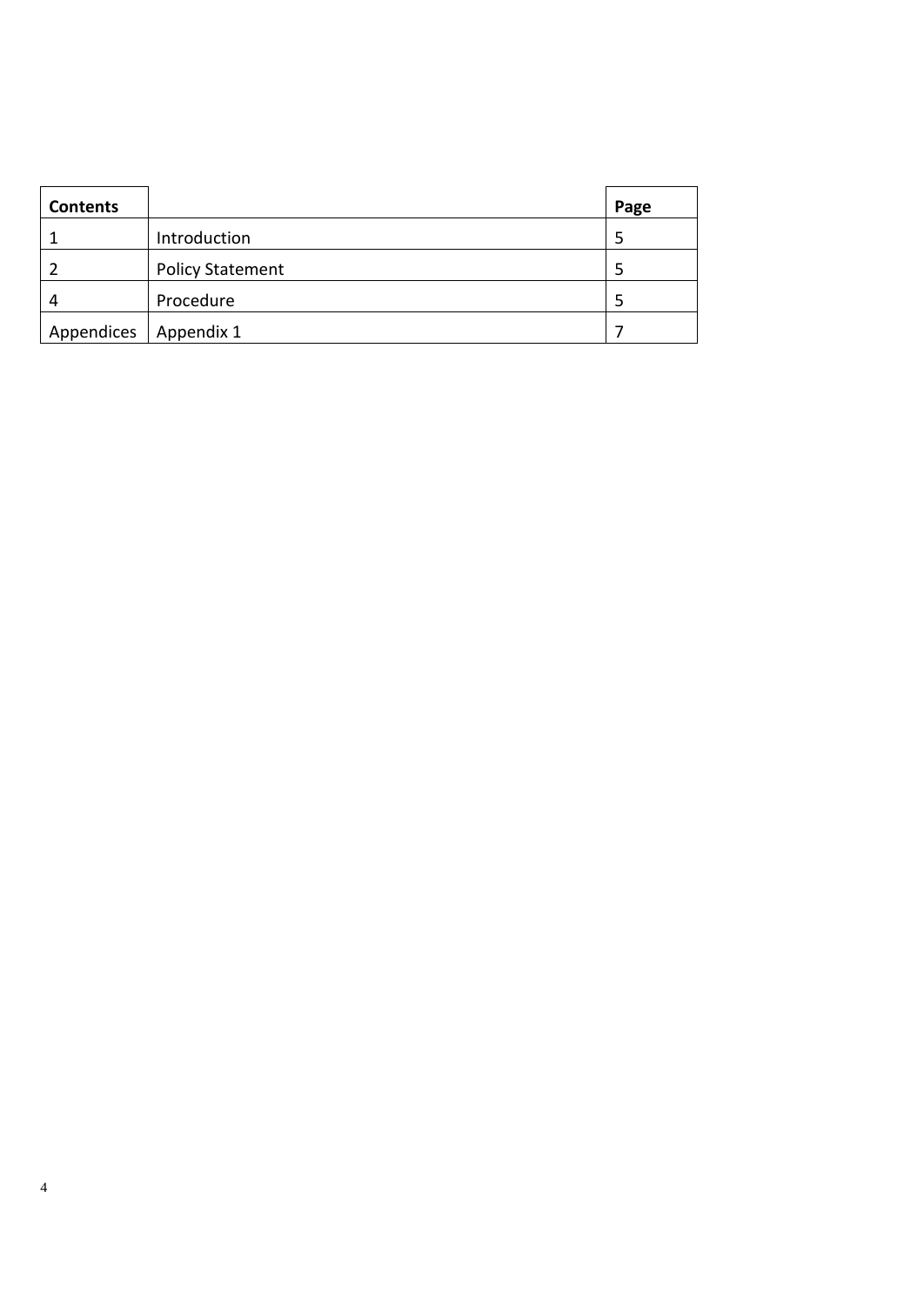### **1 Introduction**

As a direct result from the recent outbreak of War within the Ukraine, Tuath Housing is committed to playing its part in assisting with the housing of Ukrainian refugees under the parameters developed via the Department of Housing, Departments of Justice and Foreign Affairs and the Red Cross. Tuath recognises that to help meet this demand and to support Ukrainian refugees that a level of flexibility is required within our existing policies to make available existing bed spaces within our current housing stock available to those in need.

### **2 Policy Statement**

- 2.1 Tuath Housing recognises the humanitarian crisis facing Ukrainian nationals. This policy aims to outline the measures and procedures that Tuath can take to assist with the Housing of Ukrainian refugees within our existing Housing Stock.
- 2.2 Tuath Housing is committed to working with external agencies such as the Red Cross to ensure the effective housing of Ukrainian nationals is achieved in line with the emergency legislative measures that have been introduced by the Departments of Justice and Foreign Affairs.

#### **3 Procedure**

- 3.1 To assist with the Housing of Ukrainian refugees Tuath will permit existing Tuath Households who hold a Tuath Tenancy agreement and are under the remit of the Residential Tenancies Board permission to utilise additional and vacant bedspaces for the purposes of providing shelter and accommodation to Ukrainian refugees.
- 3.2 This procedure outlines the steps that Tuath will take after a resident has registered with the Red Cross to provide accommodation via the Red Cross pledging program.
- 3.3 A Tuath resident must contact their Housing Services Coordinator and request permission for utilising their home for the purpose of providing refuge to a Ukrainian refugee. This contact can be made in writing, via email or telephone.
- 3.4 All requests that are received from residents requesting to provide accommodation to a Ukrainian refugee will be logged via a customer care request on the Affinity on the resident's customer account record. The Tuath staff member logging the request will categorise as this as a Resident Care call, with a priority of urgent. The description of the customer care request should begin with: *Request for the Provision of Accommodation for Ukrainian Refugees*. This will allow for reporting and will give the HSCO 48hrs to contact the resident to advise of the next steps.
- 3.5 Prior to making contact, the HSCO will conduct a desktop review of the resident's property and tenancy account on Affinity, the purpose of this review is to establish the following:
	- Number of Bedrooms
	- Number of current residents via review of previous CIS forms
	- ASB and Rent history
	- Review unit inspection history
	- Boiler servicing record
- 3.6 To approve a resident permission to accommodate a Ukrainian refugee they must meet the following criteria:
	- The refugee must have their own private bedroom, and not a shared space
	- The resident must not put them selves in an overcrowding situation
	- There must be no history of ASB
	- Clear rent account
	- The property must be compliant with all safety certs such as Gas Boiler Servicing.
- 3.7 At point of contact, the HSCO will identify if all terms listed in 3.6 are met, if not the application will be refused.
- 3.8 If via the desktop survey and via conversations with the resident, they are deemed as suitable to accommodate a Ukrainian refugee, a visual unit inspection will be agreed.
- 3.9 The HSCO will agree a unit inspection to ensure that the property has been kept in a satisfactory condition and that genuine room and bed spaces are available. This inspection will be logged via Tuath's inspections application and saved to the property record on Affinity.
- 3.10 If under inspection it is highlighted that the space is not satisfactory the tenant will be advised at this point that their application has been refused.
- 3.11 If the property is suitable then permission will be granted by the HSCO to proceed with the signing of Appendix 1,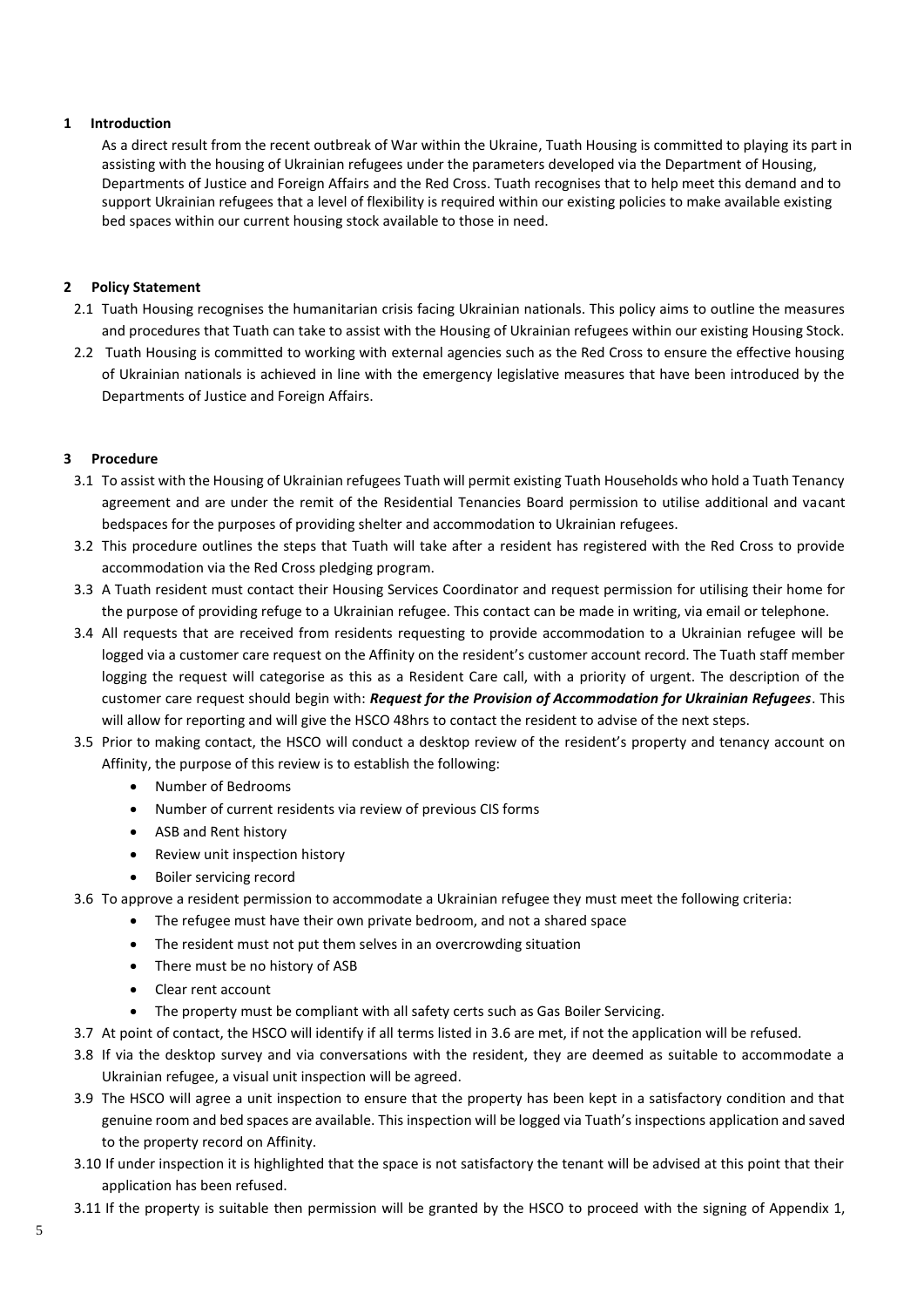Special Consent Form.

- 3.12 Prior to the signing of appendix one the resident agrees to the following:
	- The resident will not be overcrowded at any point
	- The Refugees will only ever be considered guests or visitors and will not have any tenant rights
	- The resident is fully responsible for the conduct of the refuges and any breach of tenancy due to the behaviour of the refugee could result in action being taken against the resident's tenancy agreement.
	- Anyone accommodated must be done so via a nomination from the Red Cross, proof must be provided to the Tuath before special consent will be given.
	- The resident must be vetted by the Red Cross in advance of a refugee being permitted to reside within a dwelling, proof of acceptance must be provided to Tuath in advance of consent being granted.
	- Consent will last for 3 months. Within this period Tuath will have permission on provision of sufficient notice to inspect the dwelling at any time to ensure suitability of accommodation remains. If the property condition dilapidates, existing tenancy clauses will be utilised for remedy and the Red Cross will be notified.
	- The agreement will last for a duration of 3 months at the end of which a new agreement must be signed.
	- The Tuath resident at no point can charge rent or any levy of any kind to the Ukrainian refugee.
	- Tuath reserves the right to remove consent at any time and will be done so via a means of a formal written communication.
	- The tenancy agreement supersedes this Appendix 1at all times.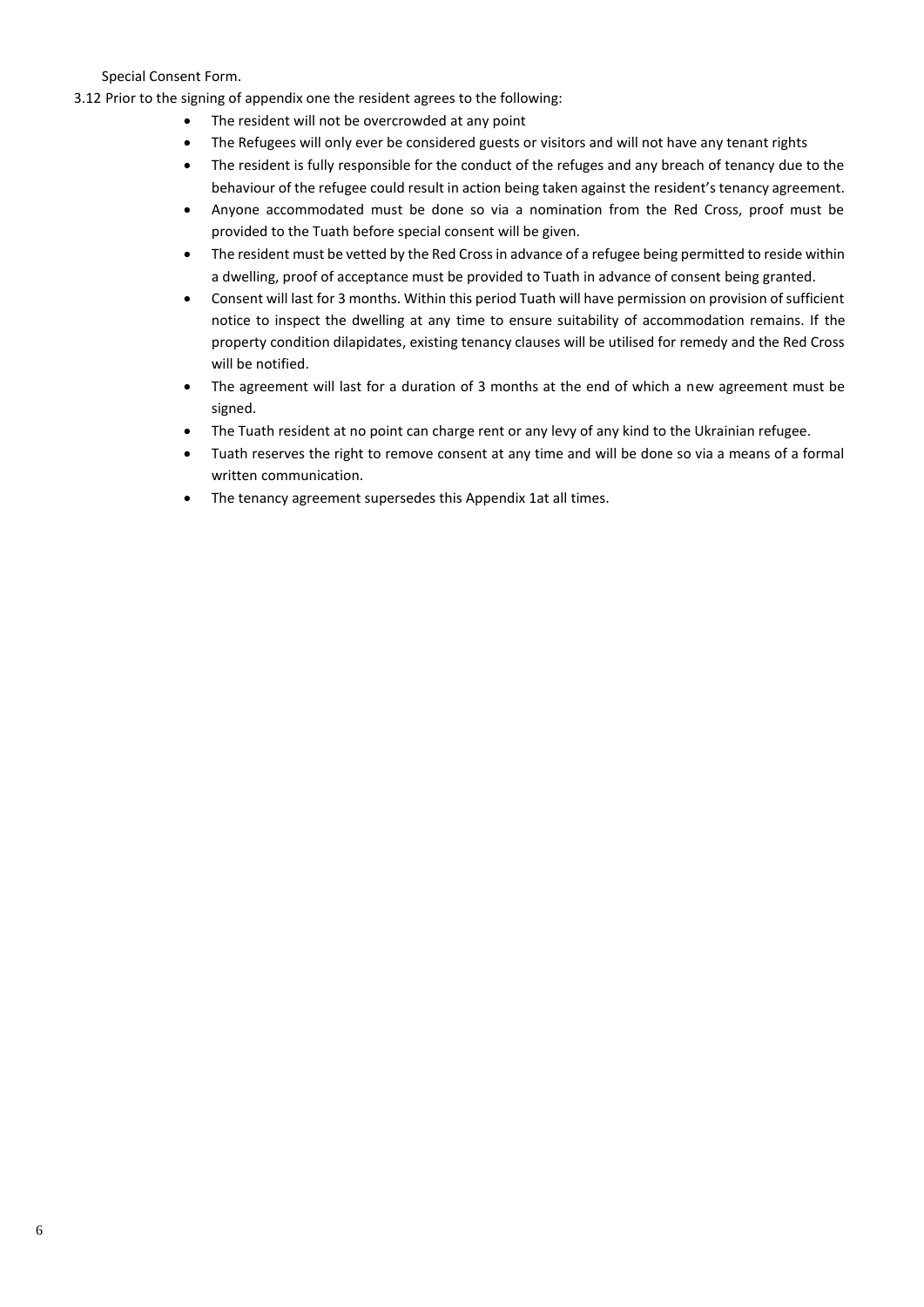**Appendix 1**



## **Special Consent Form Tenant request to provide accommodation for Ukrainian refugee**

| <b>Tenant Name</b>              |          |
|---------------------------------|----------|
| <b>Address of Property</b>      |          |
| Name of Person (s) Accommodated |          |
| <b>Local Authority Consent</b>  | Yes / No |

I, the undersigned tenant of (ADD IN FULL ADDRESS) ("the Property"), seek consent from Tuath Housing to provide accommodation to a refugee(s) considering the current humanitarian crisis in Ukraine.

I confirm that I have read and fully understand and agree to each of the following conditions;

- Permission to provide accommodation is granted by Tuath Housing on the grounds that it will not lead to an overcrowding situation in the Property. Any individual refugee (or two refugees who constitute a co-habiting couple) will have their own private bedroom and will not be asked to share with an existing member of the household. Furthermore, permission is solely granted on the grounds that the property has been inspected in advance and has been deemed suitable by the Irish Red Cross and proof of this process has been provided.
- Permission is granted strictly on the grounds that the refugees are considered guests/visitors/mere licensees of the tenant and on the basis that the refugees will never accrue any rights or entitlements qua tenant.
- The tenant will be fully responsible for the conduct and actions of the refugee(s) and liable for any breach of the tenancy agreement committed by the refugee(s) which may occur. Any breach of tenant obligations by the refugees will result in [insert AHB]
- issuing warnings and/or Notices of Termination, where appropriate, and enforcement thereof through the RTB and the District Court.
- Anyone accommodated under this agreement must be a genuine refugees and must be nominated through the Irish Red Cross. Full details of each refugee must be made available directly to the Housing Officer of Tuath Housing (HSCO Name) including proof of identification.
- Any Tenant(s) wishing to accommodate a refugee must be registered and vetted by the Irish Red Cross in advance of any refugee being permitted to enter the property.
- Permission is time-bound and subject to 3 monthly reviews by the HSCO to ensure the accommodation and living conditions remain suitable. The property may be inspected by the HSCO **at any time** during the period of occupation by the Refugee(s) irrespective of whether there are grounds for concern for the welfare of any individual. Reasonable notice for any inspection will be provided save in the event of an emergency. Any refusal to permit an inspection will be considered as a breach of obligations by the Tenant with the attendant consequences for the Tenant.
- The Tenant(s) agrees that they will not, and have no right, to levy any charge or rent relating to any refugee staying in the Property nor will the Tenant be entitled to any compensatory payment whatsoever. In turn, Tuath Housing will not apply any additional charges to the Tenant arising from there being additional occupants in the Property.
- The Tenant understands and accepts that consent for the refugee to temporarily reside in the property may be withdrawn at any time by Tuath Housing including, but not limited to, as a result of any concern arising in relation to the welfare of the Tenant, authorised occupants, refugees, neighbours, the wider community or the Property itself.